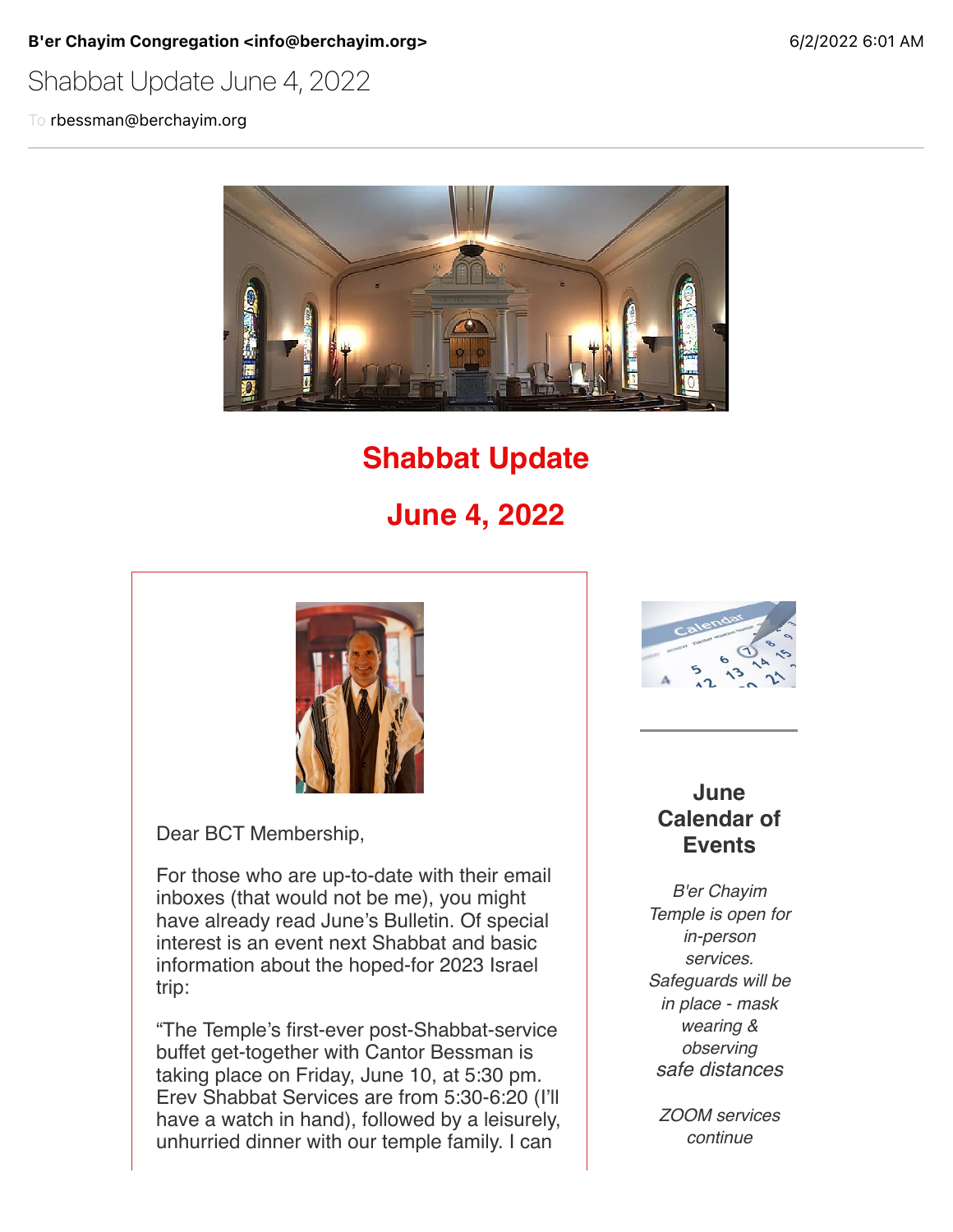almost hear someone's suggestion that we begin later, or have dinner first then service. Well, unlike the Torah, times and sequences are not set in stone. And, don't worry about what to bring—we'll figure out something easy and not too burdensome. It shouldn't be about great cuisine anyway, just great community. Service attendance not required to attend meal, though it is Shabbat so Friday business attire will be appreciated—but (again) not required.

"During the last few weeks, I have contacted several Israel tour operators. Tours can be tailored to our requirements and interests. Travel is picking up everywhere (revenge travel, they call it). The first weeks of March 2023 is a good time. We might even be able to be there for Purim if we plan it right and soon. Ask Tal. There's no better place to be for that holiday. Key numbers: 15 participants is the minimum. Sky's the limit for maximum, but fewer people mean a smaller bus and greater intimacy. Generally, itineraries do not include air travel as airlines no longer offer group discounts for these kinds of personalized excursions. Travel through March is less expensive and not as congested. Land package prices hover around \$4,000-\$4,500 depending upon choices of hotels and excursions. I asked for mid-high quality hotels. Not five stars, but four-plus. Breakfasts are always included, as well as a Shabbat meal. Everything is adjustable, as it is a private tour. Please contact me for more information. If we want to do it by March, we will want to lock in dates as availability is sure to decrease over time. Revenge travel is spreading."

A friend recommended Gate1 Travel (gate1travel.com) which is significantly less expensive, but I have not been able to reach them. I will keep you posted. The most promising agency I spoke with is Baltimorebased and came highly recommended by the Federation.

Saturday night is Shavuot. Saturday morning, we start the day with Shabbat morning services at 10:00 am. Thursday's Adult

June 2 7:00 - 7:45 pm Adult Education "Aseret - The Big Ten" ZOOM only Friday June 3 NO EREV SHABBAT **SERVICE Saturday** June 4 10:00 am Shabbat Service In-Person & ZOOM Friday June 10 5:30 pm-6:20 pm Erev Shabbat

**Service** 

6:30 pm **Community Dinner Vestry** 

Thursday



**Yahrzeits for week ending June 4**

Bertha Esther Miller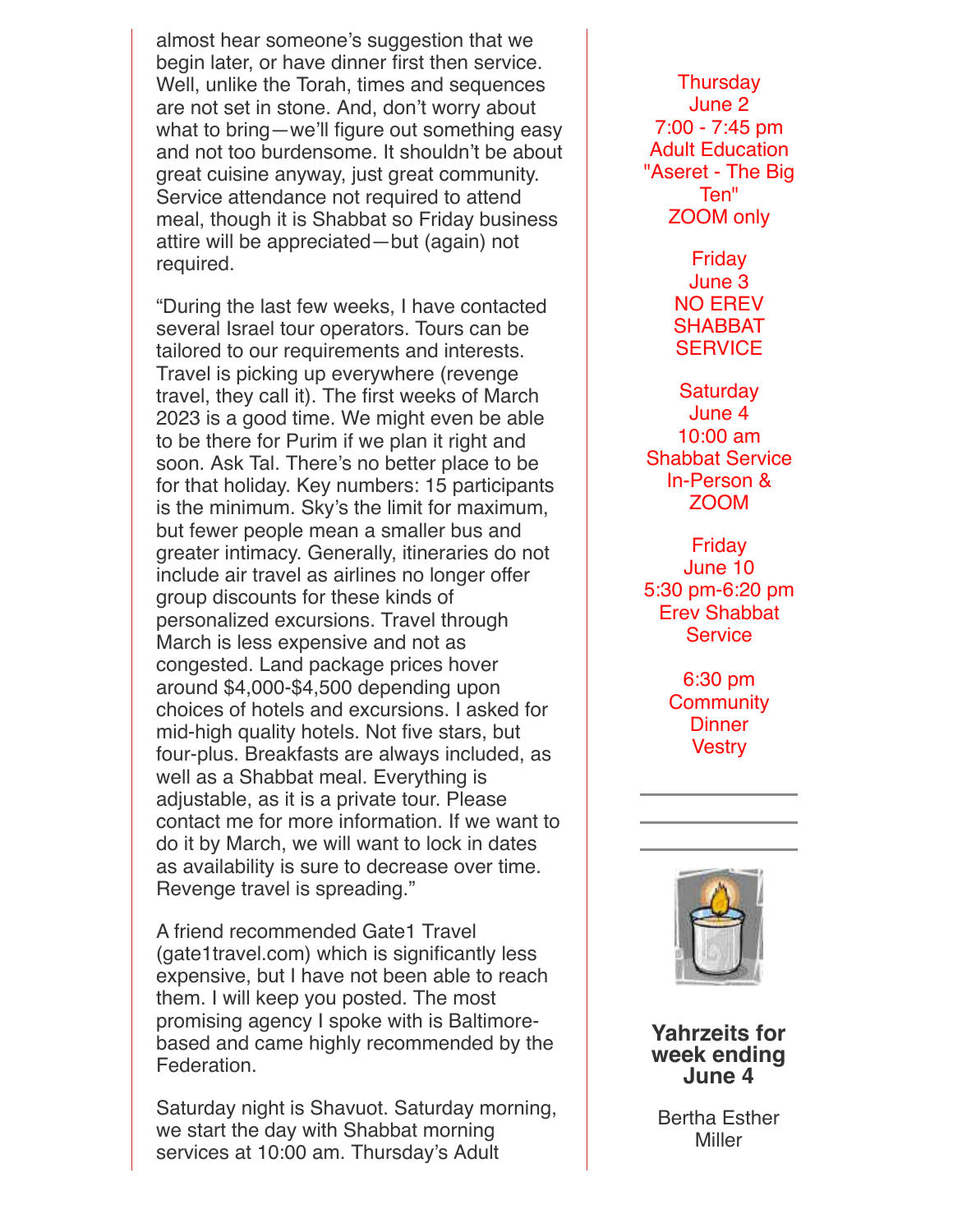Hebrew is officially on summer recess. However, Adult Education continues until we complete our Project Aseret curriculum. The class chose to complete the series as we are midway through the Second Commandment. Apparently, no one wanted to wait until the fall to find out the conclusion which, because I looked ahead (spoiler alert), is the First Commandment. Adult Education will meet at 7:00 pm.

Shabbat Shalom,

Cantor Richard Bessman



This Week's Torah Portion

*B'midbar*

*In the Wilderness*

*Numbers 1:1***−***4:20*

#### Summary:

- God commands Moses to take a census of all the Israelite males over the age of twenty. (1:1-46)
- The duties of the Levites, who are not included in the census, are detailed. (1:47-51)
- Each tribe is assigned specific

Gustav Eisenberg

**Matilde Steinberger** 

Lois Lazarus Schwab

Rose Rothstein

Solomon T. Abramson

Yakov Kauffman

Milton Lavine

Patty Hightower

Harold Marx

Jacob Goodman

Anne Pariser

Louis Margolis

Fred Brooks

Jeanne Gerson

Myer Cohen

And the recent passing of Lee Schwartz





**Happy**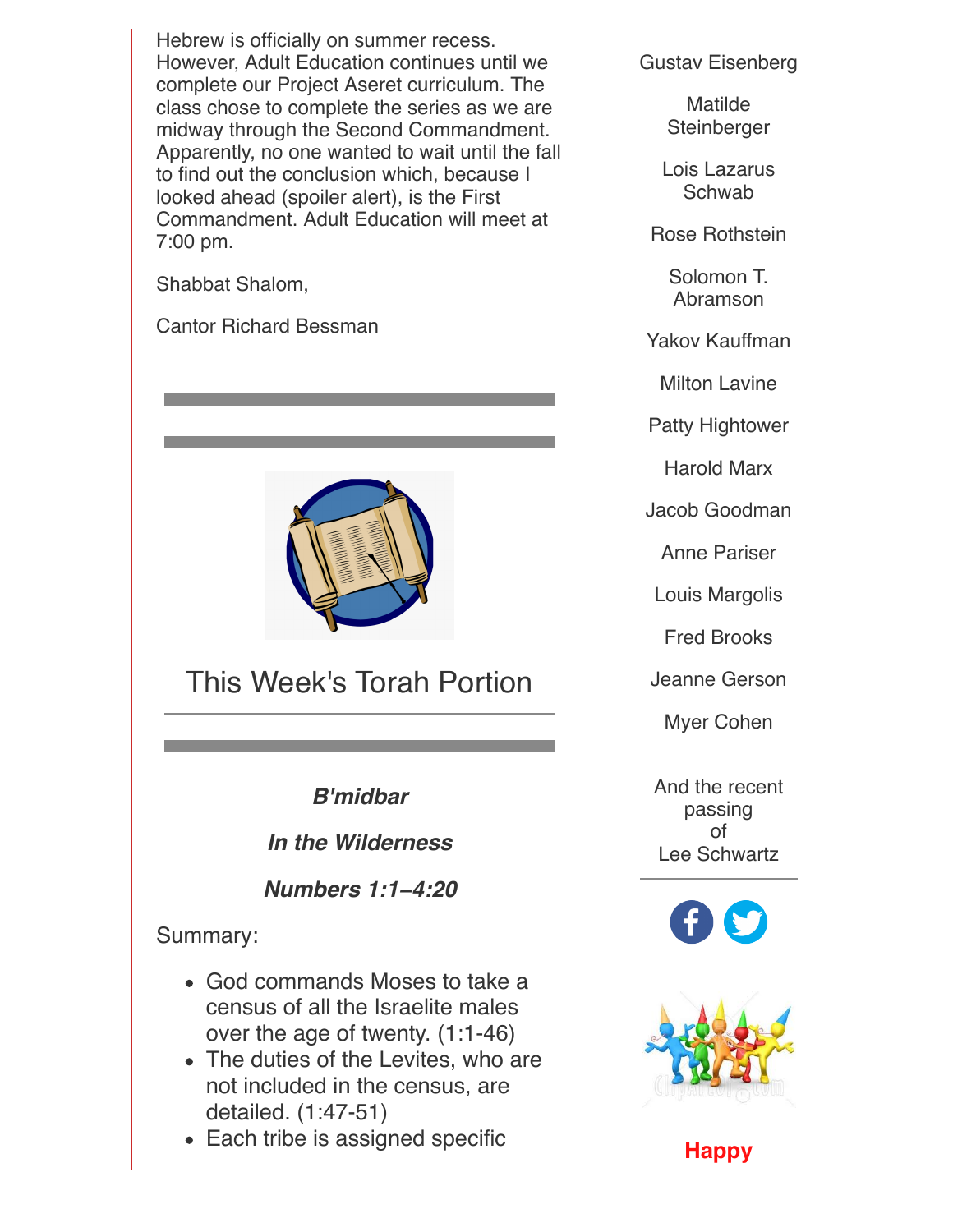places in the camp around the Tabernacle. (1:52-2:34)

- The sons of Levi are counted and their responsibilities are set forth. (3:1-3:39)
- A census of the firstborn males is taken and a special redemption tax is levied on them. (3:40-51)
- God instructs Moses and Aaron regarding the responsibilities of Aaron and his sons, and the duties assigned to the Kohathites. (4:1-20)

### **Birthday**

**June 7** Elizabeth Weisman

Shana Andrews

**June 9** Larry Brock

**June 19** Jake Litman

**6/22** Debbie Lang

**6/25** Rick Dezen

**6/27** Adam Lazarus

## **Happy Anniversary**

**June 8**

Bruce and Bobbi **Dubins** 

share your birthday and anniversaries dates with our friends and families...contact info@berchayim.org



B'er Chayim **Contact** Information: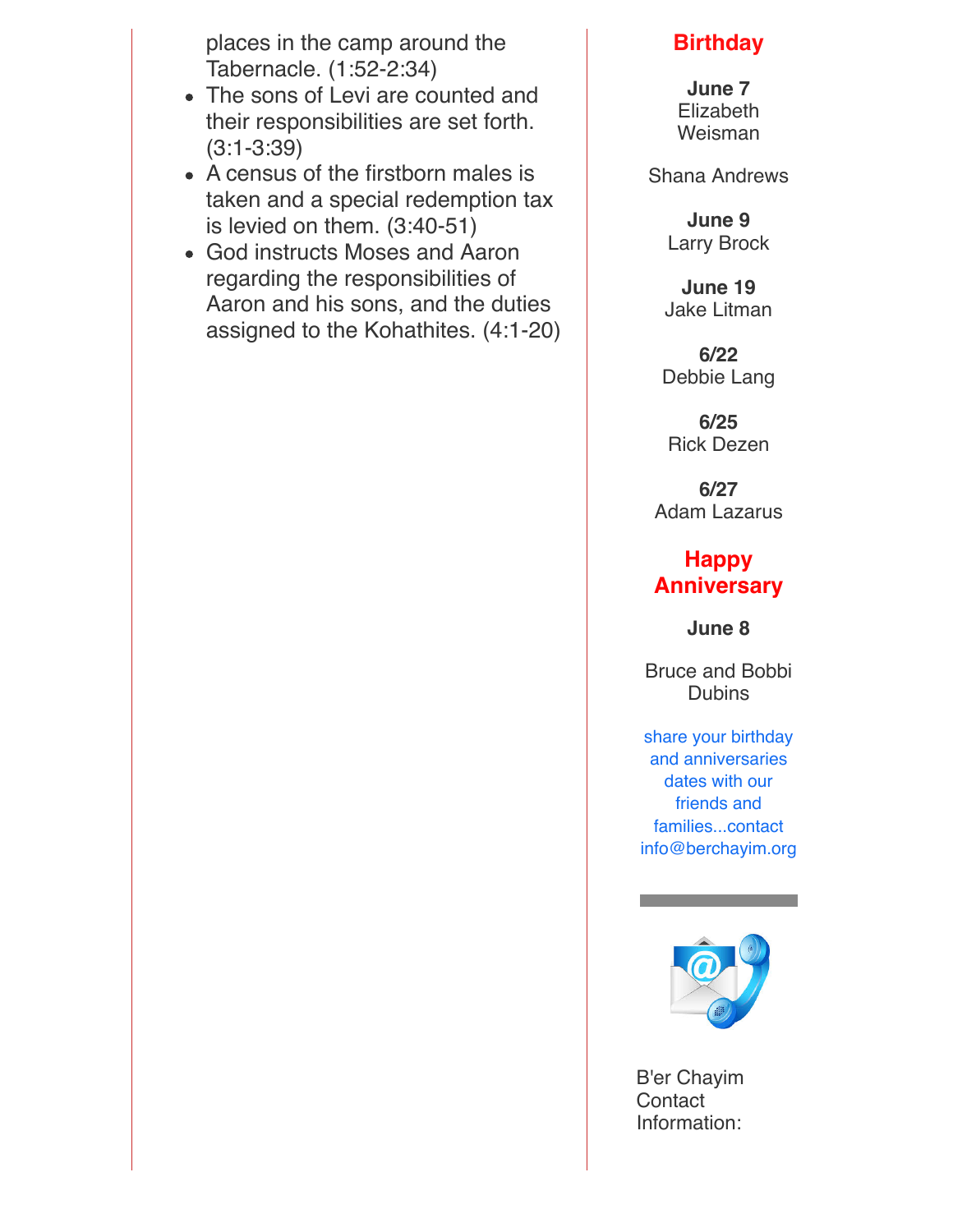Temple phone: 301-722-5688

Cantor Bessman email: rbessman@ berchayim.org

#### "Virtual" instructions -

*To watch on Zoom send an email to admin@berchayim.org and the ID and Password will be emailed back to you. The ZOOM Id and Password will be the same each Friday evening. Please remember that Rebecca is part time, and leave yourself enough time.*

*Following along in prayerbooks for ZOOM services: Links for prayerbooks are found on our website (www.berchayim.org). Those links will take you to Mishkah T'Filah for Shabbat Services.*

#### **[Manage Your Subscription](https://app.icontact.com/icp/mmail-mprofile.php?r=119985007&l=5618&s=4970&m=902724&c=592337)**

This message was sent to **rbessman@berchayim.org** from **info@berchayim.org**

B'er Chayim Congregation The Book Center 107 Union Street Cumberland, MD 21502

- - - - - - - - - - - - - - - - - - - - - - - - - - - - - - -